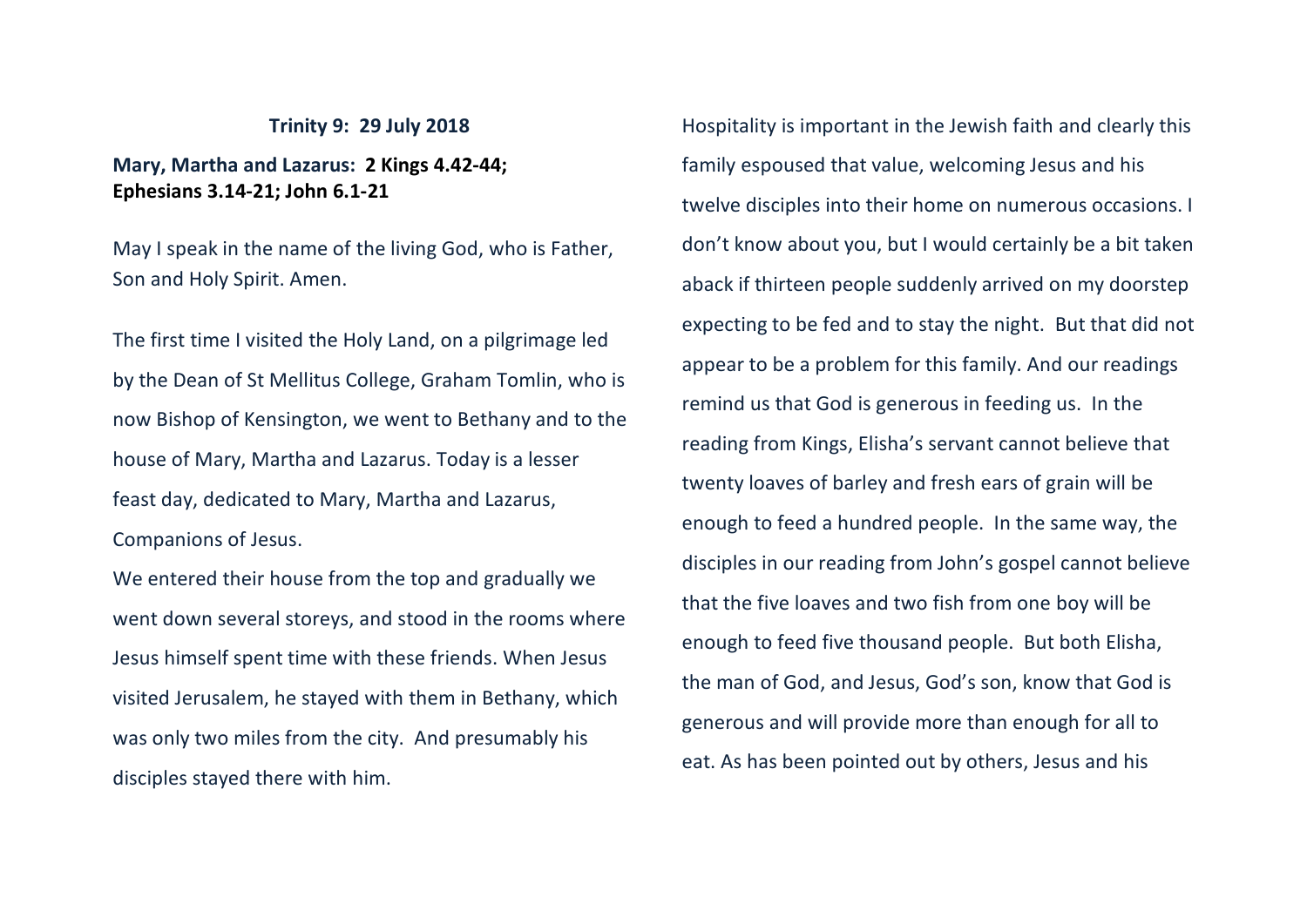Father both love a party! Hospitality must be one of the many virtues to be given as a gift from the Jewish to the Christian faith.

We also see generosity revealed in another way when Jesus comes to Bethany six days before the Passover and Martha provides Jesus with a celebratory meal, and Mary anoints Jesus's feet with costly ointment of pure nard worth three hundred denarii. Since a denarii was the amount a labourer would be paid for a day's work, this ointment is worth the equivalent of a year's wages. And it shows the love that Mary has for Jesus, that she is willing to give him a gift that must have consumed her life's savings, a gift which he recognises as a preparation for his death to come so soon.

What else do we learn about Jesus and about God from these three companions of Jesus? We certainly learn about faith and trust. When Lazarus is sick and his sisters send for Jesus, he tests their faith by not responding immediately to their call. Instead he stays away two days longer, knowing that Lazarus will be dead by the time he arrives. And when Jesus finally does arrive, too late to save Lazurus from dying, Martha immediately demonstrates the strength of her faith in Jesus by saying to him that if he had been there Lazarus would not have died. Even though he is already dead, she says that she knows that whatever Jesus asks of God, God will give him. Her faith is unshakeable even in the face of her brother's death. And when Jesus tests her further by reminding her that her brother will rise again, Martha responds by saying that she knows that he will rise again at the resurrection at the last day. But Jesus wants her to understand more than this. He wants her to understand who he is and that he is himself the resurrection and the life. And she affirms her belief: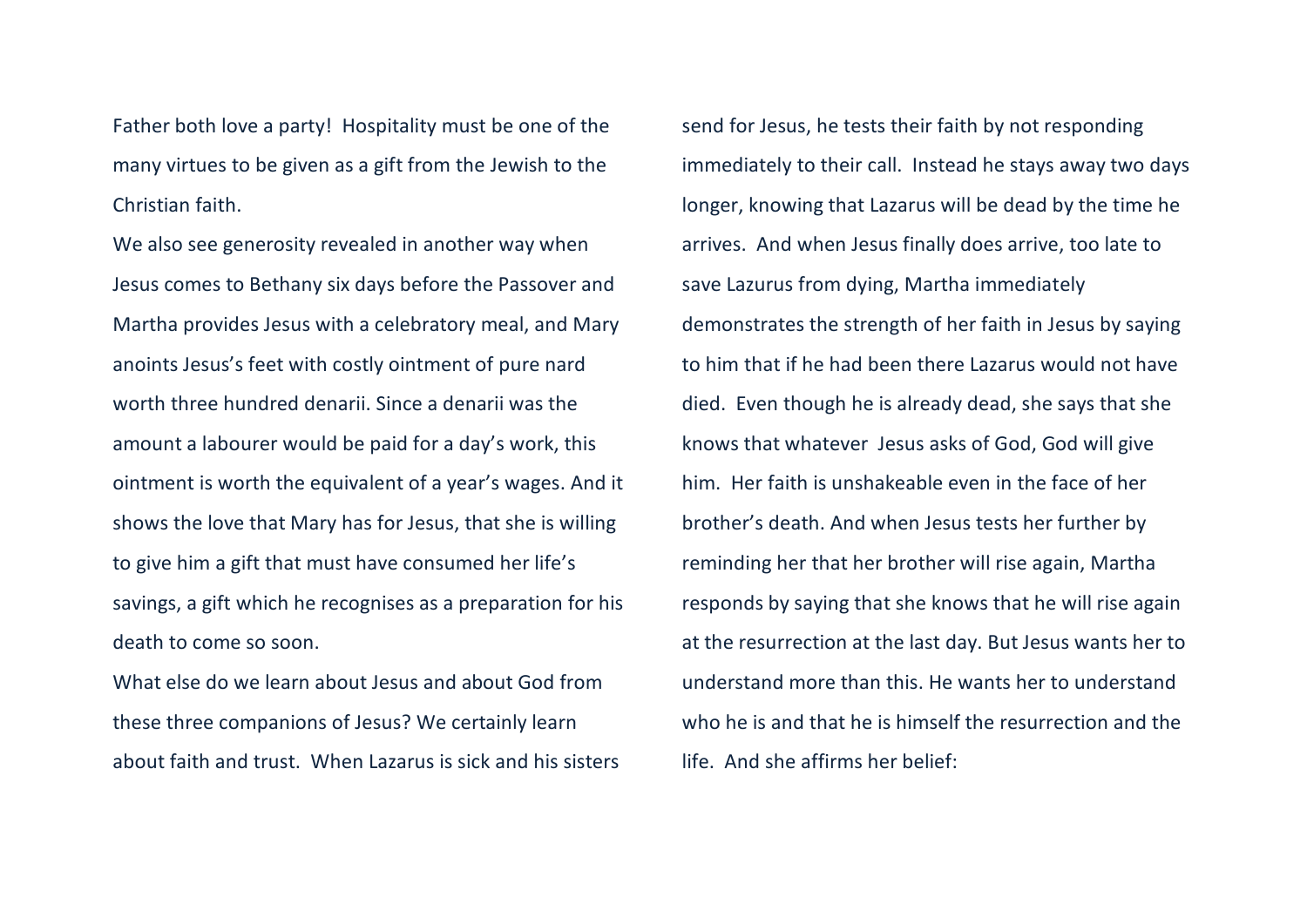'Yes Lord; I believe that you are the Christ, the Son of God, he who is coming into the world.' That is a certainty given to few of the disciples. Peter similarly acknowledges Jesus as the Messiah, but then denies Christ three times and deserts him at the cross. It is the women, perhaps Martha among them, who stand fast, whose faith is true and who are with Jesus and his mother at Calvary. It is their faith and devotion that is a lesson for us all.

Similarly, when Jesus encounters Mary, she also affirms her faith that if Jesus had been there her brother would not have died. Jesus then calls on his Father to raise Lazarus from the dead, just days before he himself will die and be raised by the Father from the dead. In Jesus's case his resurrection will be eternal, destroying the power of death for ever and giving us the gift of eternal life, and

confirming the words he has spoken to Martha: 'I am the resurrection and the life.'

When we visited the Holy Land on that first occasion, we were reminded that Jesus could have chosen in those last days when he was visiting his friends in Bethany, not to turn towards Jerusalem, not to face death on the cross, but to escape his fate. It would have been easy for him to slip silently away from the Garden of Gethsemane, over the hill to Bethany, only a mile or two away, to join his friends, to opt for safety rather than salvation. And in these scenes in John's and Luke's gospels, we see Jesus spending time with those he loved (and John emphasises how much he loved his friends, Mary, Martha and Lazarus) and preparing himself for what is to come. The friendship and hospitality of these three, two sisters and a brother, show Christ in both his humanity, enjoying the simple fellowship of good company, before we see his